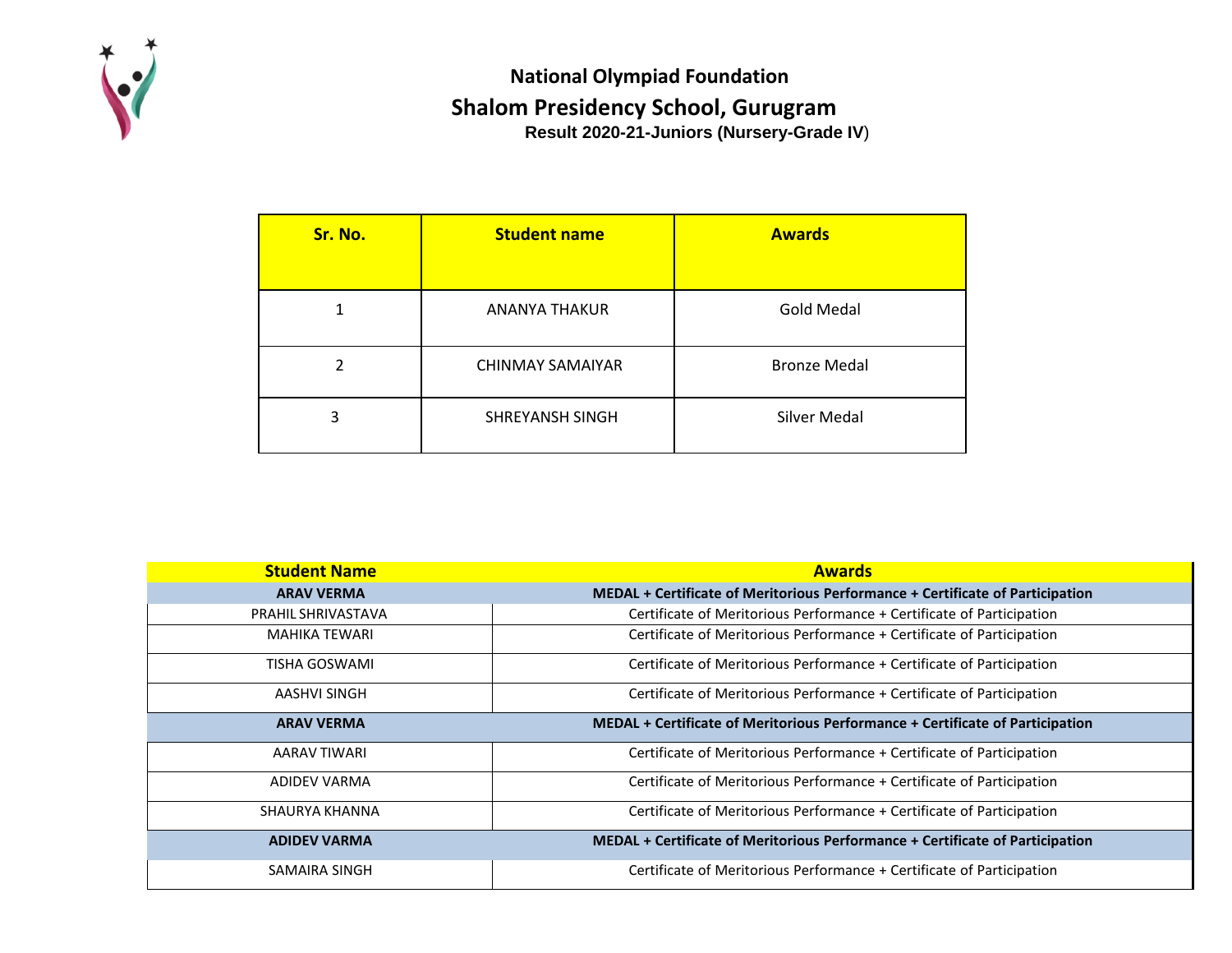| <b>INAYA GUPTA</b>   | Certificate of Meritorious Performance + Certificate of Participation         |
|----------------------|-------------------------------------------------------------------------------|
| <b>Student Name</b>  | <b>Awards</b>                                                                 |
| EKANSHI BANSAL       | Certificate of Meritorious Performance + Certificate of Participation         |
| <b>FREYA VAKIL</b>   | Certificate of Meritorious Performance + Certificate of Participation         |
| <b>NAYRA JAIN</b>    | Certificate of Meritorious Performance + Certificate of Participation         |
| <b>FREYA VAKIL</b>   | Certificate of Meritorious Performance + Certificate of Participation         |
| <b>NAYRA JAIN</b>    | Certificate of Meritorious Performance + Certificate of Participation         |
| ARYAVEER SINGH       | Certificate of Meritorious Performance + Certificate of Participation         |
| EKANSHI BANSAL       | Certificate of Meritorious Performance + Certificate of Participation         |
| <b>AASHVI SINGH</b>  | MEDAL + Certificate of Meritorious Performance + Certificate of Participation |
| <b>TISHA GOSWAMI</b> | Certificate of Meritorious Performance + Certificate of Participation         |
| SEERAT BHOOTRA       | Certificate of Meritorious Performance + Certificate of Participation         |
| <b>DARSH SINGH</b>   | Certificate of Meritorious Performance + Certificate of Participation         |
| AYAANAAH RAUT        | Certificate of Meritorious Performance + Certificate of Participation         |
| <b>ASREET KAUR</b>   | Certificate of Meritorious Performance + Certificate of Participation         |
| <b>INAYA GUPTA</b>   | MEDAL + Certificate of Meritorious Performance + Certificate of Participation |
| <b>ASREET KAUR</b>   | MEDAL + Certificate of Meritorious Performance + Certificate of Participation |
| S. VAGEESH           | Certificate of Meritorious Performance + Certificate of Participation         |
| RAGHU AGARWAL        | Certificate of Meritorious Performance + Certificate of Participation         |
| <b>VIREN MV</b>      | Certificate of Meritorious Performance + Certificate of Participation         |
| NAVYA THAKUR         | Certificate of Meritorious Performance + Certificate of Participation         |
| <b>ADIDEV VARMA</b>  | Certificate of Meritorious Performance + Certificate of Participation         |
| <b>INAYA GUPTA</b>   | Certificate of Meritorious Performance + Certificate of Participation         |
| AYAANAAH RAUT        | Certificate of Meritorious Performance + Certificate of Participation         |
| SEERAT BHOOTRA       | Certificate of Meritorious Performance + Certificate of Participation         |
| ARAYAN MEHTA         | Certificate of Meritorious Performance + Certificate of Participation         |
| ARYA MEHTA           | Certificate of Meritorious Performance + Certificate of Participation         |
| <b>AARAV TIWARI</b>  | MEDAL + Certificate of Meritorious Performance + Certificate of Participation |
| <b>ASREET KAUR</b>   | Certificate of Meritorious Performance + Certificate of Participation         |